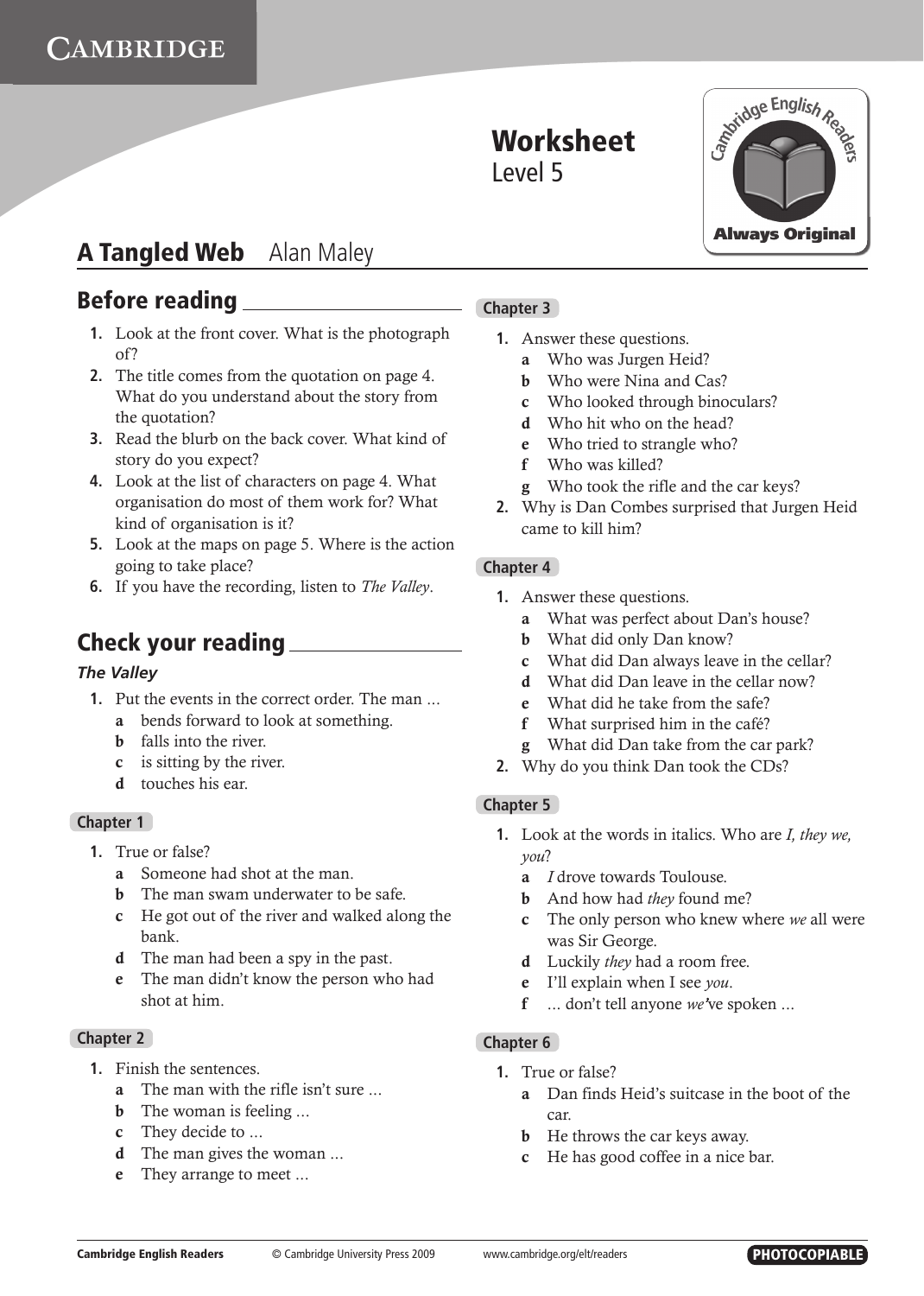

- d Annie has a nice new car.
- e Annie's boyfriend is called Lucien.
- f Dan asks Annie to drive to Barcelona.
- g Dan doesn't tell Annie everything because it's dangerous.
- h Annie doesn't like Dan smoking in the car.

### **Chapter 7**

- **1.** Which of these things do Dan and Annie talk about on the journey?
	- a operation San Cristobal
	- b the latest world news
	- c Annie's boyfriend
	- d Dan's relationship with his wife, Annie's mother
	- e motorways, roads and the countryside
	- f their sporting interests
	- g Annie's childhood
- **2.** Why is the journey and the evening in Barcelona important for Dan and Annie?

#### **Chapter 8**

- **1.** Match the beginnings and endings.
	- 1 Bert Perkins did exactly the same thing
	- 2 At 19, Bert Perkins didn't want
	- 3 In the Army he went into
	- 4 He was very good at
	- 5 At 25, Bert started working
	- 6 Bert knew lots of things
	- a to join the army.
	- **b** breaking codes.
	- c every weekday morning.
	- d about MI6's operations.
	- e the Signals Regiment.
	- f for MI6.

### **Chapter 9**

- **1.** Put the events in the correct order. Nina ...
	- a took a taxi to a hotel in Latouyrie.
	- b had a bad night of dreams and memories of the past.
- c went to a 'safe' house in Wimbledon.
- d waited in the café for Heid.
- e went to London via Toulouse and Paris by train.
- f telephoned the emergency number from a public phone box.

### **Chapter 10**

- **1.** True or false? Hugo Strang is ... a elegant, b charming, c intelligent, d kind, e ambitious, f funny, g proud, h helpful, i rich, i trustworthy
- **2.** Who is angry, and why?

### **Chapter 11**

- **1.** Who are these people? a Peter Perkins, b Gunther Holzmann, c Kurt Klassens
- **2.** Who said what?
	- a 'I'm sorry, Dan, but the boy is dead.'
	- b 'What's Holzmann like?'
	- c 'How can you possibly think that anyone here would even dream of doing such a disgusting thing?'
	- d 'I'll find out who it is, even if it takes me years.'

### **Chapter 12**

- **1.** Describe the other three agents. What are they like; what are they good at? a Nina Rowlandson, b Jurgen Heid, c Cas Cousins
- **2.** Who are these people?
	- a Julio Ramon Menendez-Arroyo de Ybarra y Figueras,
	- **b** Raoul Guayateca

### **Chapter 13**

- **1.** Answer these questions.
	- a Why does Dan like motels?
	- **b** Why does Dan suddenly feel afraid?

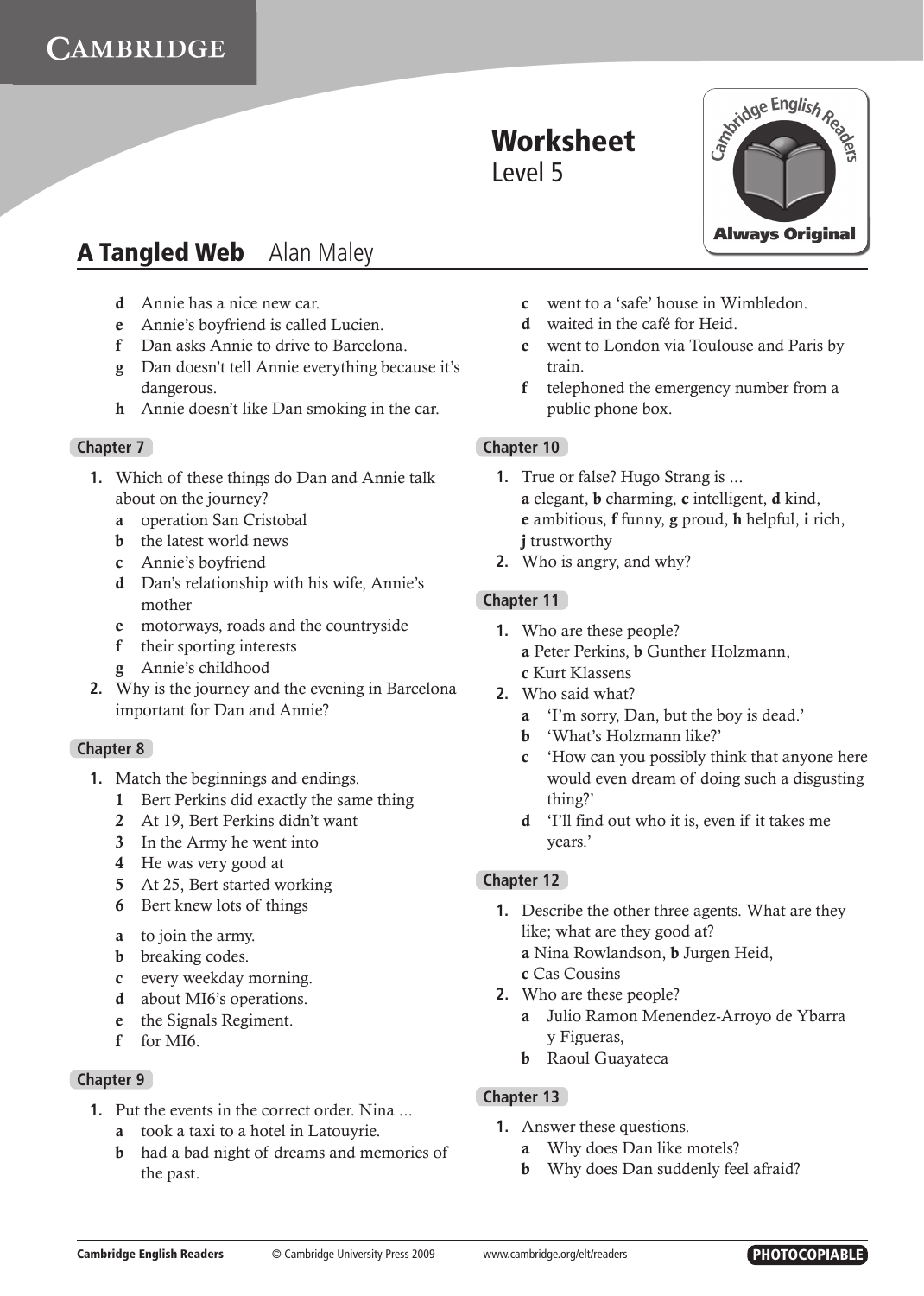# **A Tangled Web** Alan Maley

- c Why does he go for a walk in the forest?
- d Why does Bert think Dan had better not go home with him?
- e Why does Dan write an email to Annie?

### **Chapter 14**

- **1.** What happens at these times?
	- a two o'clock in the afternoon
	- b four o'clock in the afternoon
	- c midnight
	- d three o'clock in the morning
	- e half past four in the morning
- **2.** Why is Nina so surprised to see Cas?
- **3.** Why is Cas angry with Nina?

### **Chapter 15**

- **1.** Match the beginnings and endings.
	- 1 Bert thinks that they want to kill Dan because he knows something
	- 2 Bert helps Dan because he wants
	- 3 Dan is very surprised to hear
	- 4 Bert thinks that someone higher up in MI6
	- 5 Bert tells Dan that there will be
	- 6 Bert thinks Dan should go to Wimbledon
	- a that Cas is still alive.
	- **b** before Cas gets to Nina.
	- c an important meeting in Oxfordshire next weekend.
	- d he doesn't know he knows.
	- e is involved in this as well as Strang.
	- f to get even with Strang for his son's death.
- **2.** What do we know is in the briefcase Bert leaves for Dan? What else do you think might be in it?

### **Chapter 16**

- **1.** Put these events in the correct order.
	- a He tries the doorbell but gets no answer.
	- b He finds Nina's dead body in the bedroom.
	- c Two men come to take away Nina's body.
	- d He lets himself in by the back door.
	- e Dan travels to the Wimbledon safe house by train.
- f Dan buys a mobile phone.
- g He finds Cas' cigarette end in the ashtray.
- h Dan gets an email from Annie saying she is pregnant.
- **2.** Why is Dan worried at the end of the chapter?

### **Chapter 17**

- **1** What
	- a was ideal for driving in the Oxfordshire lanes?
	- **b** was like a picture postcard?
	- c was familiar to Dan?
	- d were parked in front of the Hall?
	- e was Dan looking for as he walked round the fence?
	- f did Dan get in the town?
	- g did Dan make with the things he got in town?
	- h did Dan hide in when he got under the fence?
	- i went on as soon as he was hidden?

### **Chapter 18**

- **1.** Who are ...
	- a Henry Minelli? b Bob Nash?
- **2.** Which two people is Dan surprised to see there?
- **3.** What does Dan realise about Sir Clive Horley?
- **4.** What does Dan realise about what is going on and why they want him dead?

### **Chapter 19**

- **1.** True or false?
	- a Dan sends an email to Bert.
	- **b** Dan speaks to Annie on the phone.
	- c Dan goes back to Burstead Hall at eight o'clock that night.
	- d Dan puts on a waiter's uniform.
	- e Dan kills both Cas and Strang.
	- f Dan is recognised despite the waiter's uniform.
	- g He throws the last petrol bomb into the office.
	- h When he gets back to his car Bert is waiting for him.